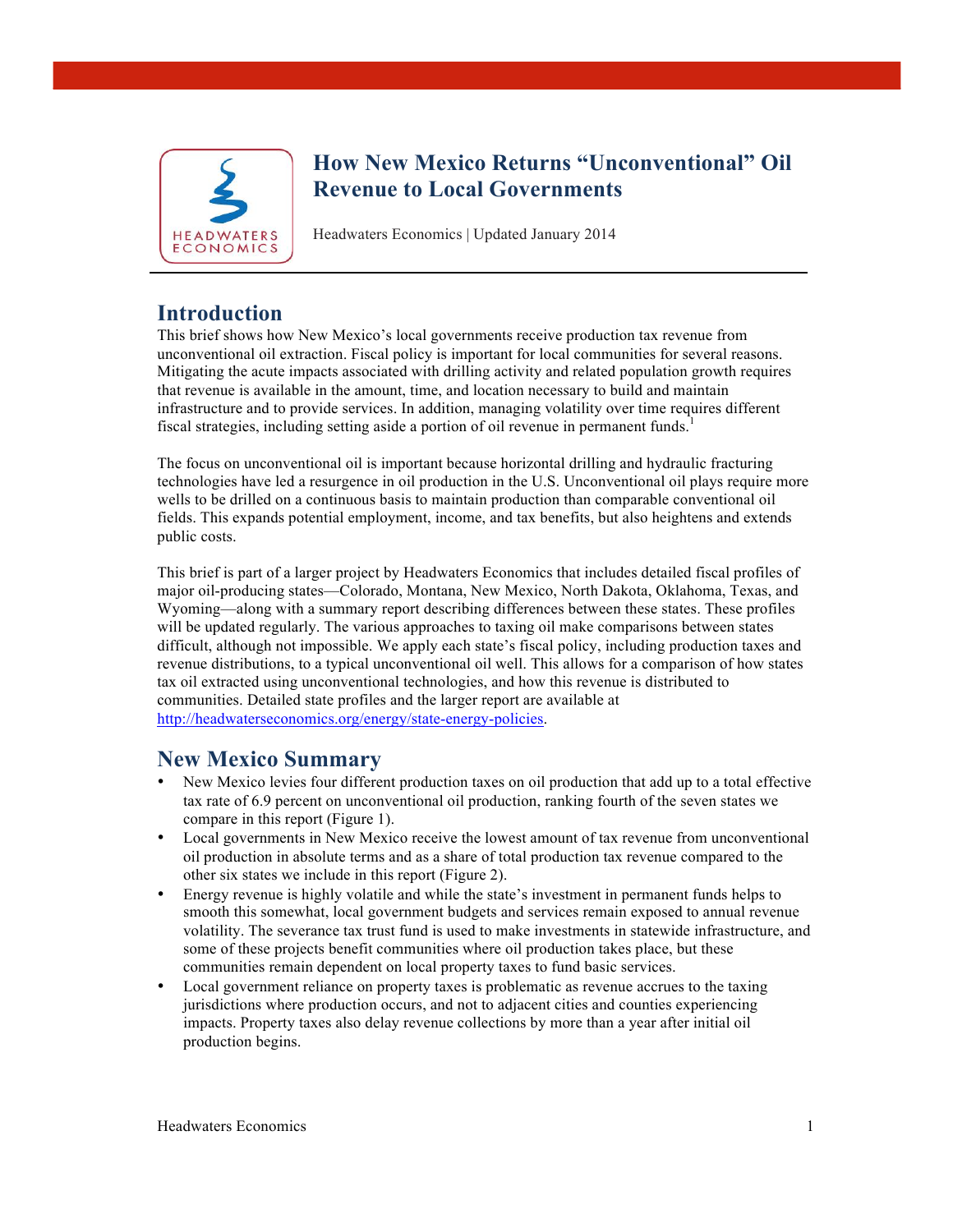

**Figure 1: Comparison of Production Tax Revenue Collected from a Typical Unconventional Oil Well**

#### **Figure 2: Comparison of Distribution of Production Tax Revenue from a Typical Unconventional Oil Well**



\*Tax Expenditure refers to the value of production tax incentives and tax relief funded with production tax revenue.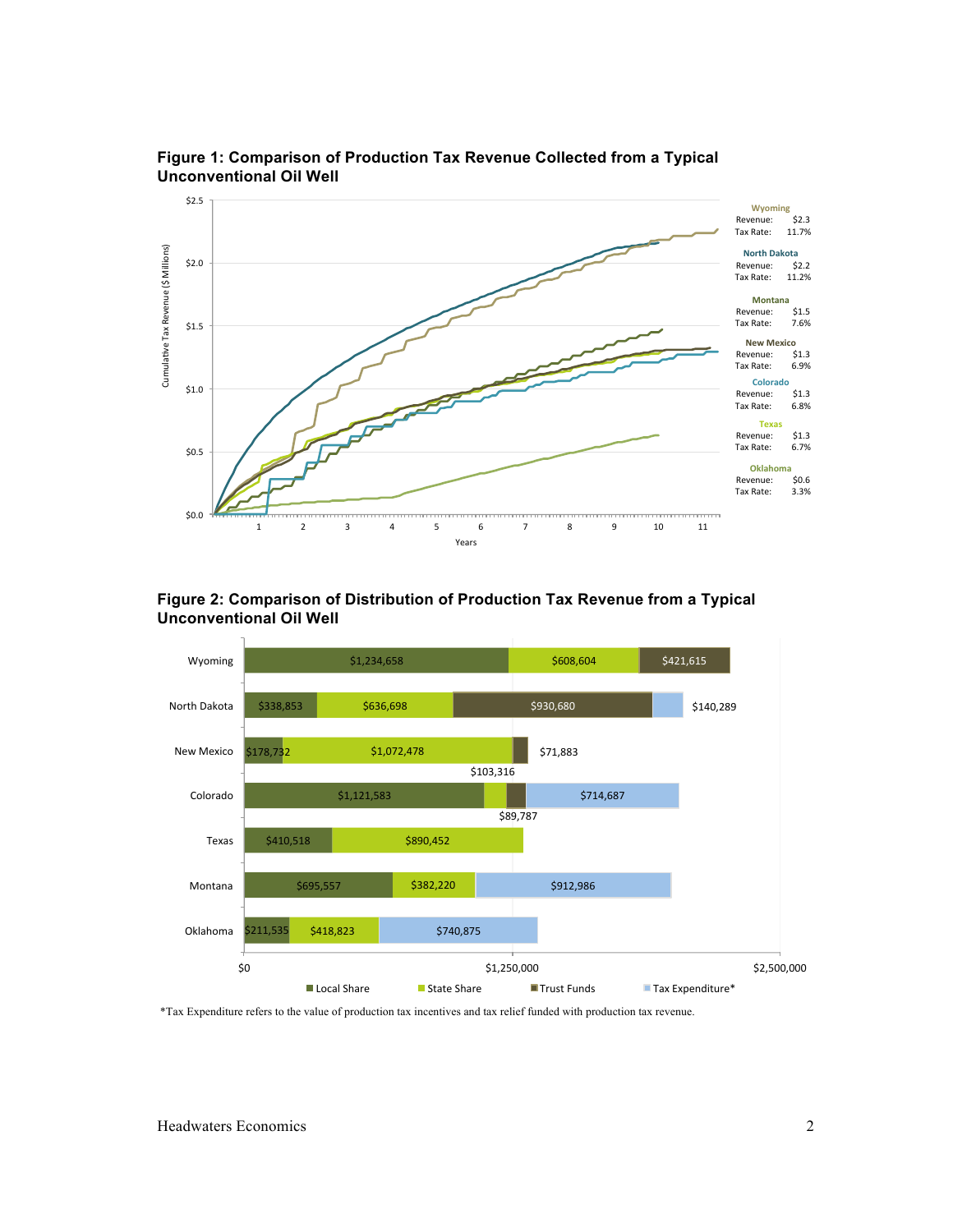### **Unconventional Oil Well Performance**

Unconventional oil is produced using horizontal drilling and hydraulic fracturing technologies. While no two wells are identical, unconventional wells all share a typical production profile, characterized by relatively high rates of initial production followed by steep production declines.<sup>2</sup> This makes it possible to construct a typical well profile—in this case using data from Montana's Elm Coulee field in the Bakken formation. We use this well profile to determine how a state's taxation and distribution policies combine to deliver revenue to local governments over ten years in terms of amount, timing, location, and predictability.<sup>3</sup>

There were 789 horizontal oil wells drilled in the Elm Coulee between 2000 and 2012.<sup>4</sup> Average oil production peaked at 246 barrels per day in the first month, declining to 122 barrels per day after one year—a 51 percent decline in the first year. Cumulatively, the average Elm Coulee well produces 227,374 barrels of oil over ten years (Figure 3). At a fixed price of \$85 per barrel, the typical well generates \$19.3 million in cumulative production value over ten years (Figure 4).



**Figure 3: Production Profile from a Typical Unconventional Oil Well**

**Figure 4: Cumulative Production Value from a Typical Unconventional Oil Well**



Headwaters Economics 3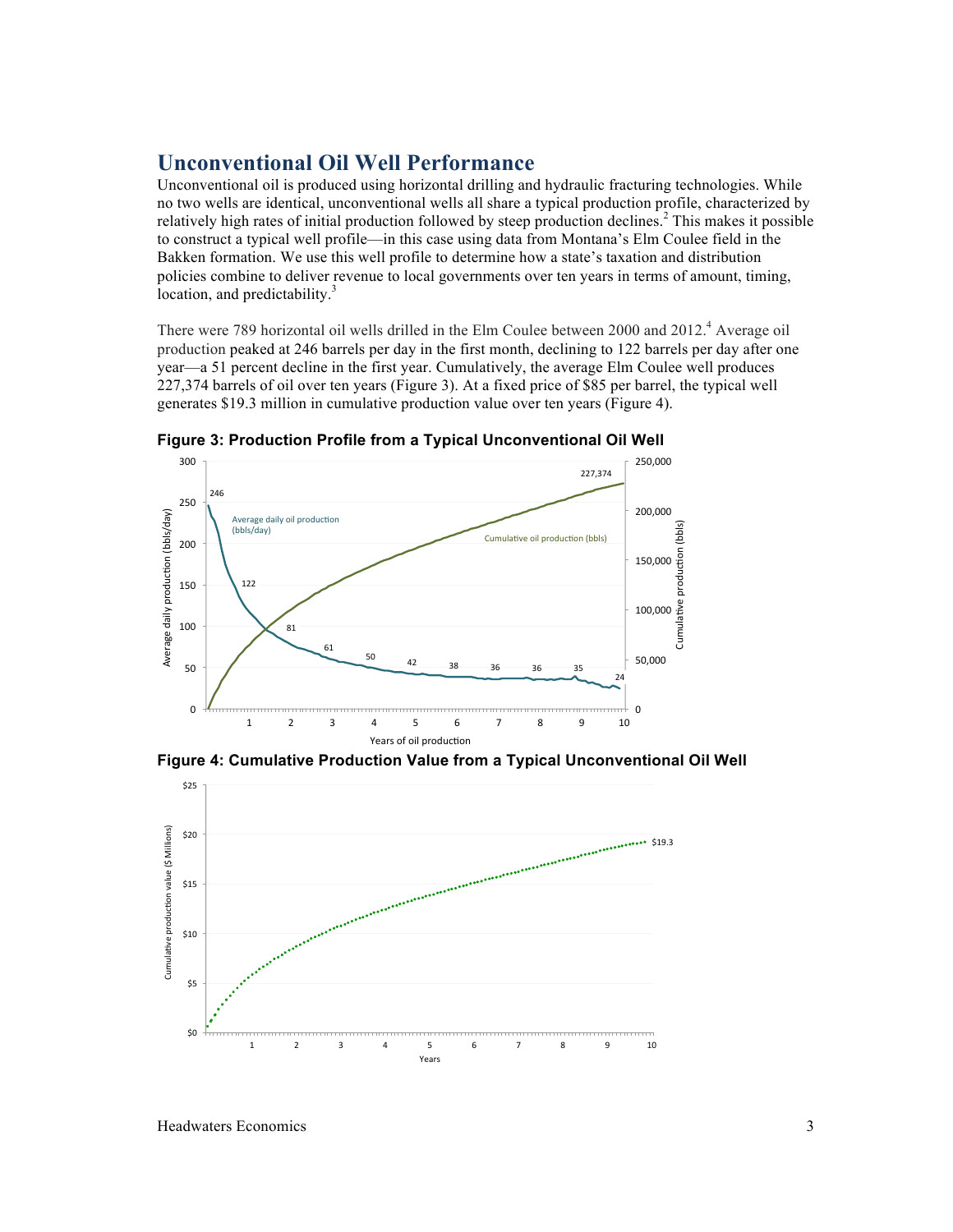## **Profile of New Mexico Production Taxes**

New Mexico levies four different production taxes on oil and natural gas, three separate taxes levied by the state and property taxes levied by local governments. <sup>5</sup> The production tax structure is notable that it does not include any specific incentives for horizontal drilling or unconventional oil production. The effective tax rate is lower than the base tax rate because taxes are levied against net production value, defined as gross production value less transportation and processing costs. These costs are estimated to reduce gross production value by 12.5 percent.

Below we offer a detailed look at how the four taxes apply to unconventional oil production using the typical well profile in the previous section. The results are displayed in Figure 5 and Table 1.

#### **Severance Tax**

Base Rate: The Severance Tax is 3.75 percent of net production value, defined as gross production value less royalties paid to federal, state, or tribal governments, and transportation costs.

Stripper Wells: Reduced rates for wells producing less than 10 barrels per day are currently inactive. When the price of oil is below \$15 per barrel the tax rate is 1.875 percent. Below \$18 per barrel the tax rate is 2.8125 percent.

Production Incentives: No incentives are offered for new unconventional oil production.

Timing of Collections: Monthly

#### **Oil and Gas Emergency School Tax**

Base Rate: The base rate is 3.15 percent of net production value, defined as gross production value less royalties paid to federal, state, or tribal governments, and transportation costs.

Stripper Wells: Reduced rates for wells producing less than 10 barrels per day are currently inactive. When the price of oil is below \$15 per barrel the tax rate is 1.58 percent; and below \$18 per barrel the tax rate is 2.36 percent.

Production Incentives: No incentives are offered for new unconventional oil production.

Timing of Collections: Monthly.

#### **Oil and Gas Conservation Tax**

Base Rate: The base tax rate is 0.19 percent of net production value defined as gross production value less royalties paid to federal, state, or tribal governments, and transportation costs. The rate rises to 0.24 percent when the price of oil is over \$70 per barrel.

Stripper Wells: No stripper well exemptions are offered.

Production Incentives: No incentives are offered for new unconventional oil production.

Timing of Collections: Monthly

#### **Local Government Property (Ad Valorem) Tax**

Base Rate: Assessed value is 50 percent of net production value, defined as gross production value less royalties paid to federal, state, or tribal governments, and transportation costs. Local levies vary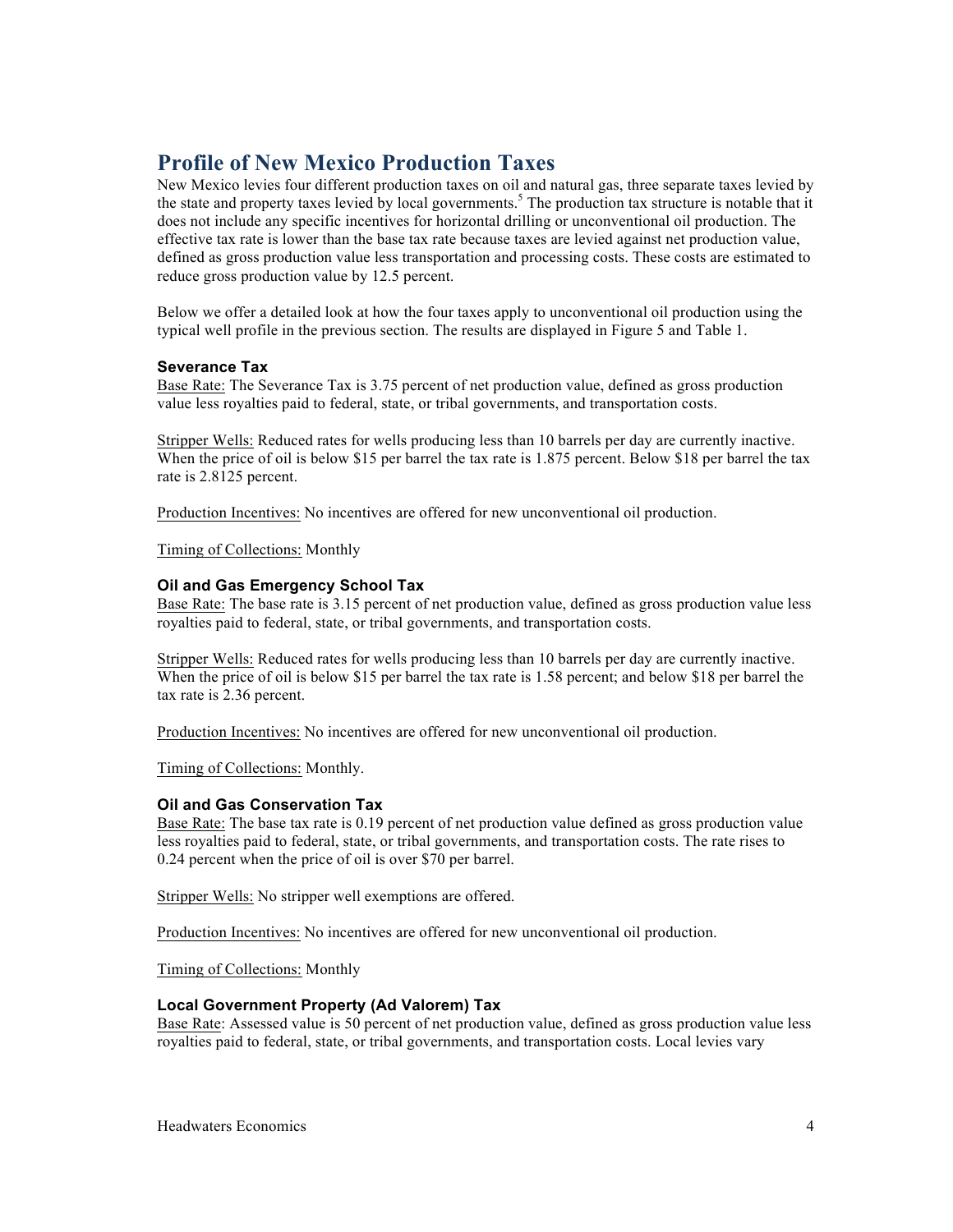between 8 and 11 percent on taxable value. The effective tax rate on production for FY 2011 and 2012 is about 1.2%.

Stripper Wells: No stripper well exemptions are offered.

Production Incentives: No incentives are offered for new unconventional oil production.

Timing of Collections: Annual. Oil production is assessed based on the prior year's production. Assessments are certified by June of the following year, and taxes are due in two installments in December, and April.

**Figure 5: New Mexico Tax Policy Applied to a Typical Unconventional Oil Well** 



**Table 1: New Mexico Tax Policy Applied to a Typical Unconventional Oil Well**

|                   | <b>Gross Production</b> |               |                         | New Mexico Oil          | New Mexico Ad         |                      | <b>Effective Tax Rate</b> |
|-------------------|-------------------------|---------------|-------------------------|-------------------------|-----------------------|----------------------|---------------------------|
| Production        | Value of Oil            | Severance Tax | <b>Emergency School</b> | and Gas                 | Valorem               |                      | (based on tax             |
| Year              | Production              | Revenue       | <b>Tax Revenue</b>      | <b>Conservation Tax</b> | <b>Production Tax</b> | <b>Total Revenue</b> | year)                     |
|                   | \$5.530.321             | \$162,446     | \$136.455               | \$10,397                | \$0                   | \$309.298            | 6.8%                      |
| 2                 | \$2,984.622             | \$87.670      | \$73.642                | \$5,611                 | \$34,652              | \$201.575            | 6.8%                      |
| 3                 | \$2,146,014             | \$63,036      | \$52,951                | \$4,034                 | \$53,353              | \$173,374            | 6.8%                      |
| 4                 | \$1,686.964             | \$49,552      | \$41,624                | \$3,171                 | \$32.147              | \$126,495            | 6.8%                      |
| 5                 | \$1,412,756             | \$41,498      | \$34,858                | \$2,656                 | \$24,017              | \$103,029            | 6.8%                      |
| 6                 | \$1,250,365             | \$36,728      | \$30,851                | \$2,351                 | \$19,422              | \$89,352             | 6.8%                      |
|                   | \$1,160,428             | \$34,086      | \$28,632                | \$2,182                 | \$16,686              | \$81,586             | 6.8%                      |
| 8                 | \$1,136,597             | \$33,386      | \$28,044                | \$2,137                 | \$15,105              | \$78,673             | 6.8%                      |
| 9                 | \$1,121,166             | \$32,933      | \$27,664                | \$2,108                 | \$14,393              | \$77,097             | 6.8%                      |
| 10                | \$897.516               | \$26,363      | \$22,145                | \$1,687                 | \$14,147              | \$64,343             | 6.8%                      |
| 11                |                         |               |                         |                         | \$12,649              | \$12,649             |                           |
| 12                |                         |               |                         |                         |                       |                      |                           |
| <b>Cumulative</b> | \$19,326,749            | \$567,699     | \$476,867               | \$36,333                | \$236,570             | \$1,317,469          | 6.8%                      |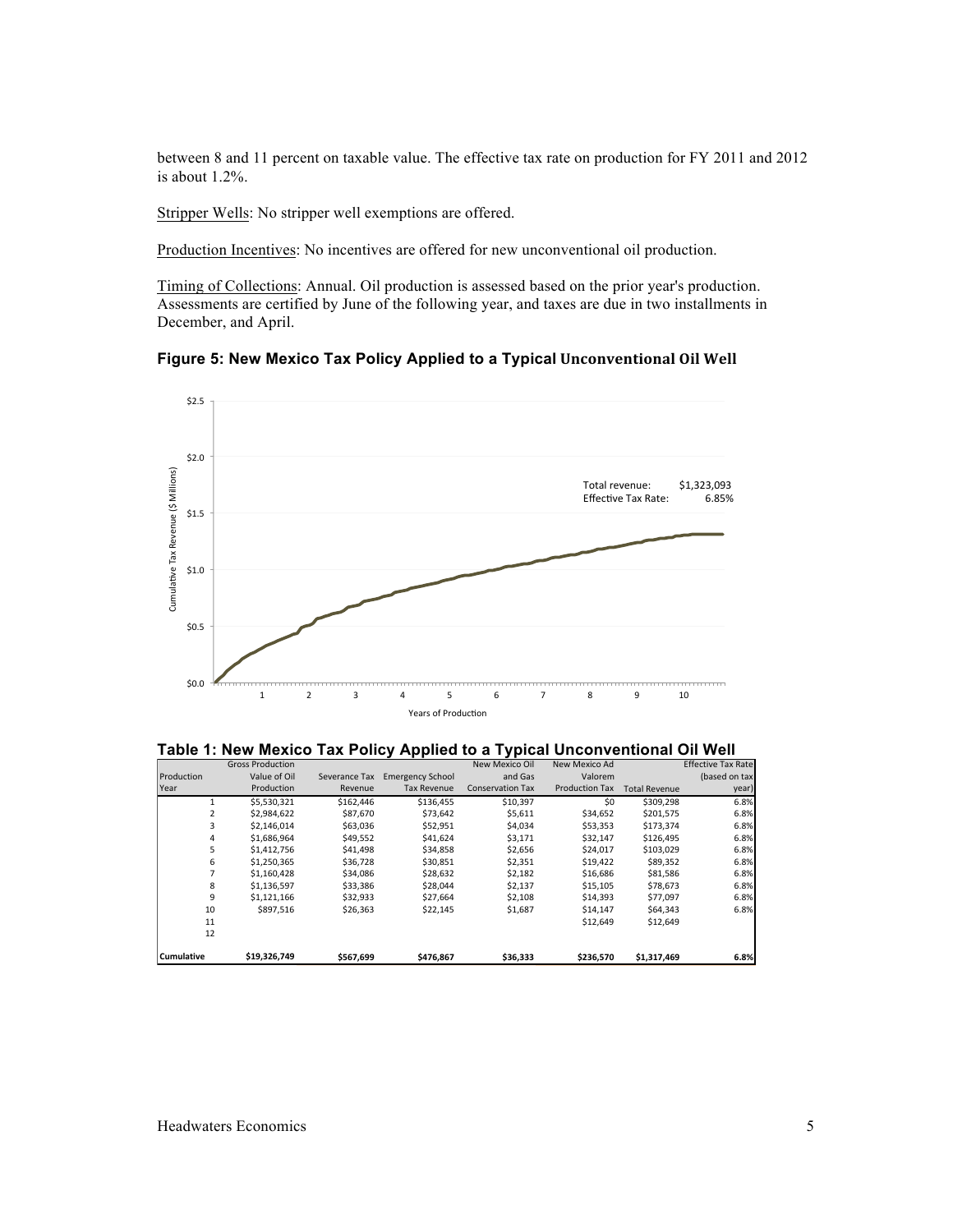## **Profile of New Mexico Production Tax Distribution Policies**

New Mexico levies four separate taxes on oil production, but only the local property taxes benefit communities where oil extraction takes place. New Mexico's property tax rate is relatively low and local governments in New Mexico can expect to receive the lowest direct revenue from oil production in absolute terms and as a share of total compared to the six other states we include in this report. In addition, reliance on property taxes is affected by delays from when taxes are collected relative to when wells are completed. Only jurisdictions that host production generate revenue, leaving adjacent cities, counties, and school districts that experience impacts without a direct way of increasing budgets to facilitate development and population growth.

Below we describe how distributions are made between the state share, tribal share, local share, permanent savings, and tax expenditures. The results are displayed in Figure 6 and Table 2.

#### **Allocations**

State Share: Severance tax revenues first pay the required debt service on severance tax bonds issued by the state, and the remaining (approximately 12.5%) severance tax receipts are then transferred to the Severance Tax Permanent Fund. The oil and gas conservation tax is distributed to the state general fund and the oil and gas reclamation fund, administered by the Energy, Minerals and Natural Resources Department. The emergency school tax is distributed to the state general fund each month.

Local Share: Local governments levy property (ad valorem) taxes on oil production. Revenue accrues to the jurisdictions that host production, primarily counties and school districts.

Permanent Savings: Severance tax revenues first pay the required debt service on severance tax bonds issued by the state, and the remaining (approximately 12.5%) severance tax receipts are then transferred to the Severance Tax Permanent Fund. The Severance Tax Permanent Fund is now a broadly diversified permanent fund.<sup>6</sup> The STPF makes annual distributions to the state General Fund equal to 4.7 percent of the five-year average market value.

Tax Expenditures: None.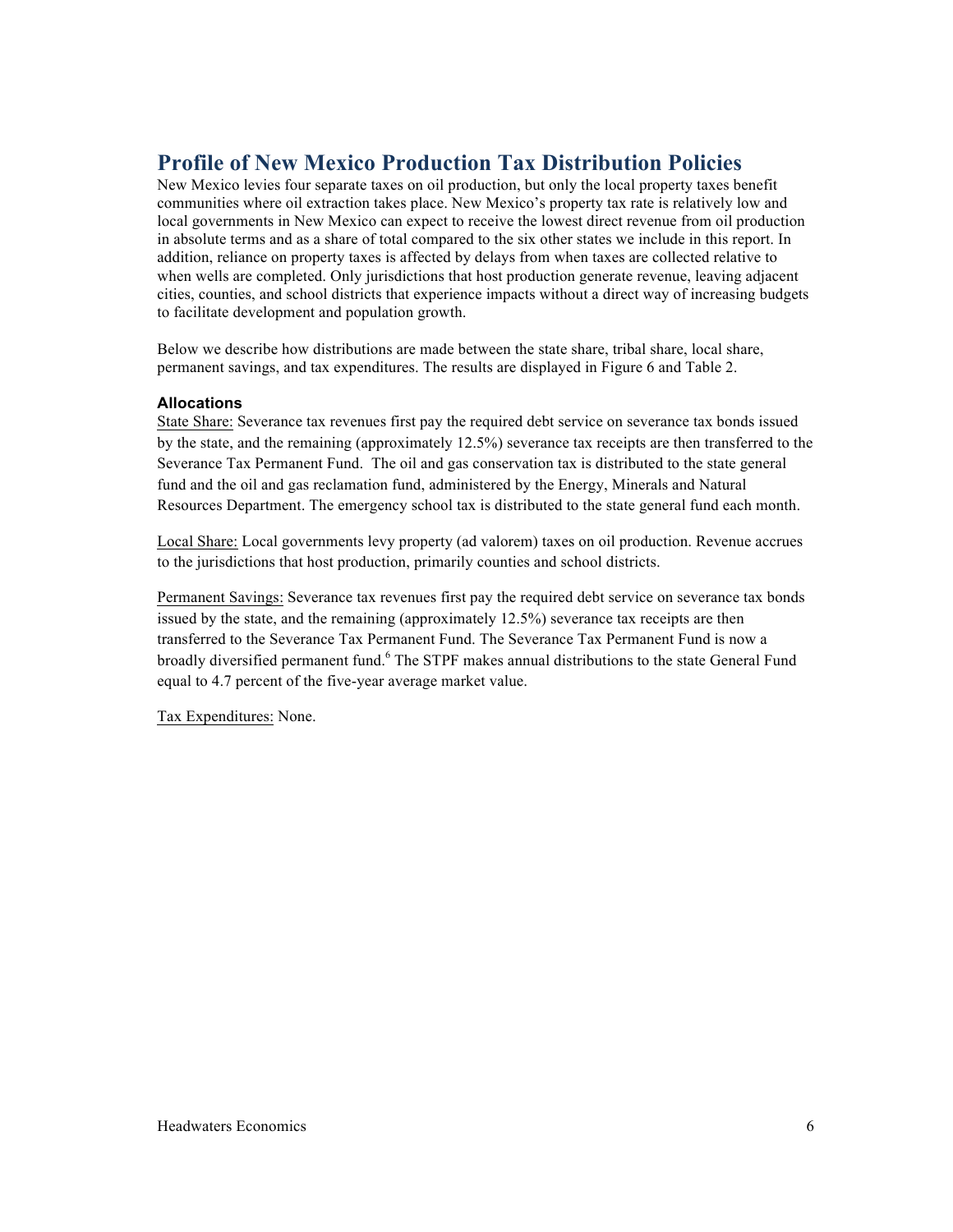

### **Figure 6: New Mexico Distribution Policy Applied to a Typical Unconventional Oil Well**

| <b>Distribution</b>                  | <b>Description</b>                                                        |                 | Amount Share of Total |
|--------------------------------------|---------------------------------------------------------------------------|-----------------|-----------------------|
| <b>State Share</b>                   |                                                                           |                 | 81.1%                 |
| <b>General Fund</b>                  | 100% of the Oil and Gas Emergency School Tax plus 81% of the Oil and      | \$1,072,478     |                       |
|                                      | Gas Conservation Tax.                                                     | \$562,782       | 42.5%                 |
| <b>Infrastructure Spending</b>       |                                                                           |                 |                       |
|                                      | About 87.5% of severance tax revenues first pay the required debt         |                 |                       |
|                                      | service on severance tax bonds issued by the state, and the remaining     |                 |                       |
|                                      | (approximately 12.5%) severance tax receipts are then transferred to the  |                 |                       |
|                                      | Severance Tax Permanent Fund.                                             | \$503,184       | 38.0%                 |
| Natural Resources Mgmt.              | 19% of the Oil and Gas Conservation Tax is deposited in the Reclamation   |                 |                       |
|                                      | Fund.                                                                     | \$6,513         | 0.5%                  |
| Other                                |                                                                           | 50              | 0.0%                  |
|                                      |                                                                           |                 |                       |
| <b>Local Government</b>              |                                                                           | \$178,732       | 13.5%                 |
| <b>Local Production Taxes</b>        | Local governments levy property taxes directly against the net production |                 |                       |
|                                      | value of oil extracted in each taxing jurisdiction.                       | \$178,732       | 13.5%                 |
| <b>Direct Distributions</b>          |                                                                           | 50              | 0.0%                  |
| <b>Impact Grants</b>                 |                                                                           | 50              | 0.0%                  |
|                                      |                                                                           |                 |                       |
| <b>Trust Funds</b>                   |                                                                           | \$71,883        | 5.4%                  |
| Natural Resources Trust Fund         | About 87.5% of severance tax revenues first pay the required debt         |                 |                       |
|                                      | service on severance tax bonds issued by the state, and the remaining     |                 |                       |
|                                      | (approximately 12.5%) severance tax receipts are then transferred to the  |                 |                       |
|                                      | Severance Tax Permanent Fund.                                             | \$71,883        | 5.4%                  |
| <b>Schools Trust Fund</b>            |                                                                           | \$0             | 0.0%                  |
| <b>Other Trust Funds</b>             |                                                                           | $\overline{50}$ | 0.0%                  |
|                                      |                                                                           |                 |                       |
| <b>Tax Expenditures (Incentives)</b> |                                                                           | \$0             | 0.0%                  |
| <b>Production Tax Incentives</b>     |                                                                           | \$0             | 0.0%                  |
| <b>Dedicated Tax Relief</b>          |                                                                           | 50              | 0.0%                  |
|                                      |                                                                           |                 |                       |
| <b>Total Distributions</b>           |                                                                           | \$1,323,093     | 100.0%                |